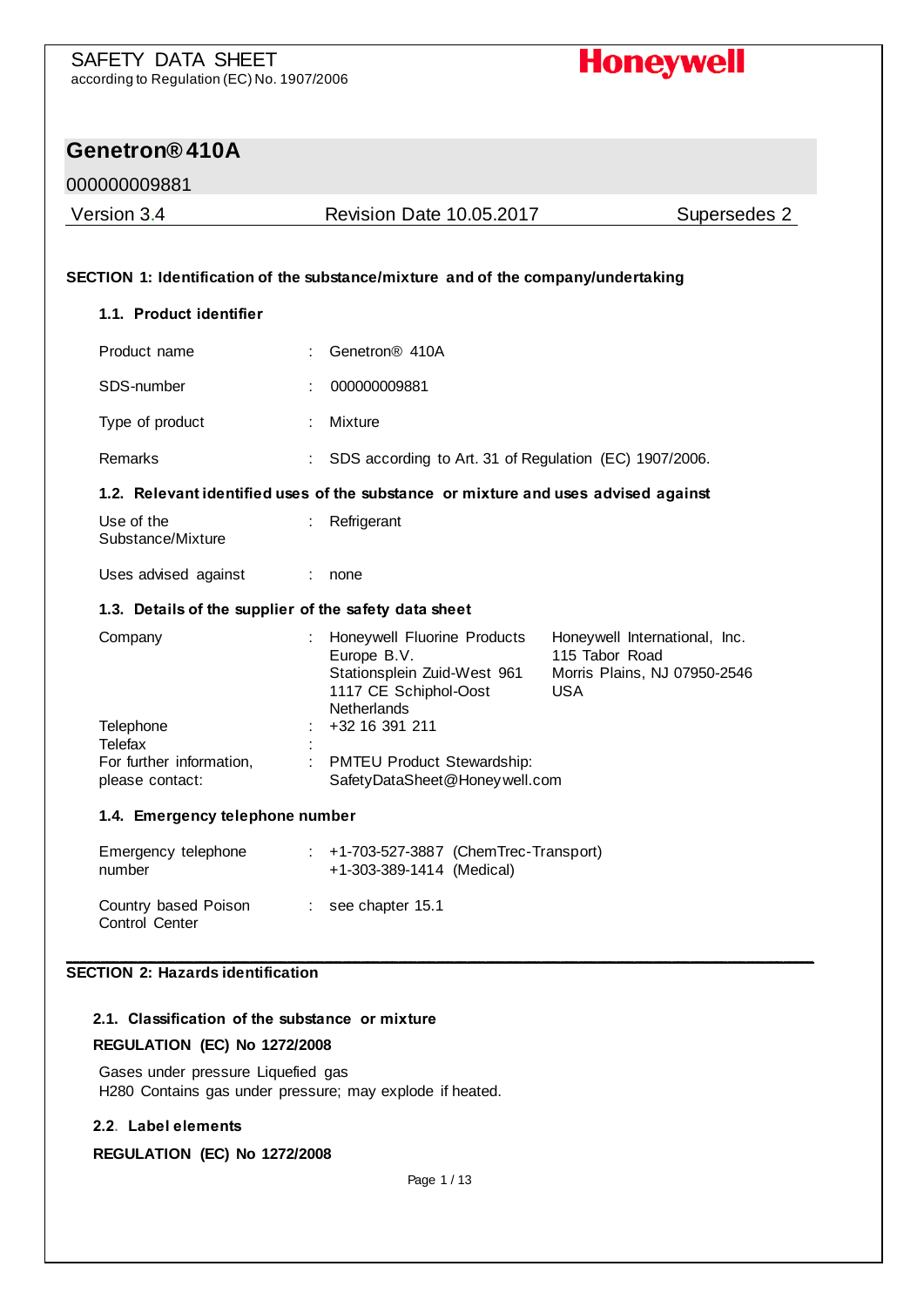# **Genetron® 410A**

#### 000000009881

| Version 3.4              | <b>Revision Date 10.05.2017</b>      |                                                                                                        | Supersedes 2 |
|--------------------------|--------------------------------------|--------------------------------------------------------------------------------------------------------|--------------|
| Hazard pictograms        |                                      |                                                                                                        |              |
| Signal word              | Warning                              |                                                                                                        |              |
| Hazard statements        | H <sub>280</sub>                     | Contains gas under pressure; may<br>explode if heated.                                                 |              |
| Precautionary statements | P <sub>260</sub><br>P <sub>280</sub> | Do not breathe dust/ fume/ gas/ mist/<br>vapours/ spray.<br>Wear protective gloves/ eye protection/    |              |
|                          | P <sub>284</sub>                     | face protection.<br>In case of inadequate ventilation wear<br>respiratory protection.                  |              |
|                          | $P304 + P340$                        | IF INHALED: Remove victim to fresh air<br>and keep at rest in a position<br>comfortable for breathing. |              |
|                          | $P308 + P313$                        | IF exposed or concerned: Get medical<br>advice/ attention.                                             |              |
|                          | $P410 + P403$                        | Protect from sunlight. Store in a well-<br>ventilated place.                                           |              |

#### **2.3. Other hazards**

Warning! Container under pressure.

#### **SECTION 3: Composition/information on ingredients**

#### **3.1. Substance**

Not applicable

#### **3.2. Mixture**

| Chemical name          | CAS-No.<br>Index-No.<br><b>REACH Registration</b><br><b>Number</b><br>EC-No. | <b>Classification</b><br>1272/2008    | Concentration      | Remarks |
|------------------------|------------------------------------------------------------------------------|---------------------------------------|--------------------|---------|
| <b>Difluoromethane</b> | $75-10-5$<br>01-2119471312-47<br>200-839-4                                   | Flam. Gas 1: H220<br>Press. Gas: H280 | $>= 25 \% - 50 \%$ | $1*$    |
| Pentafluoroethane      | 354-33-6<br>01-2119485636-25<br>206-557-8                                    | Press. Gas : H280                     | $>= 25 \% - 50 \%$ | $1*$    |

1\* - For specific concentration limits see Annexes of 1272/2008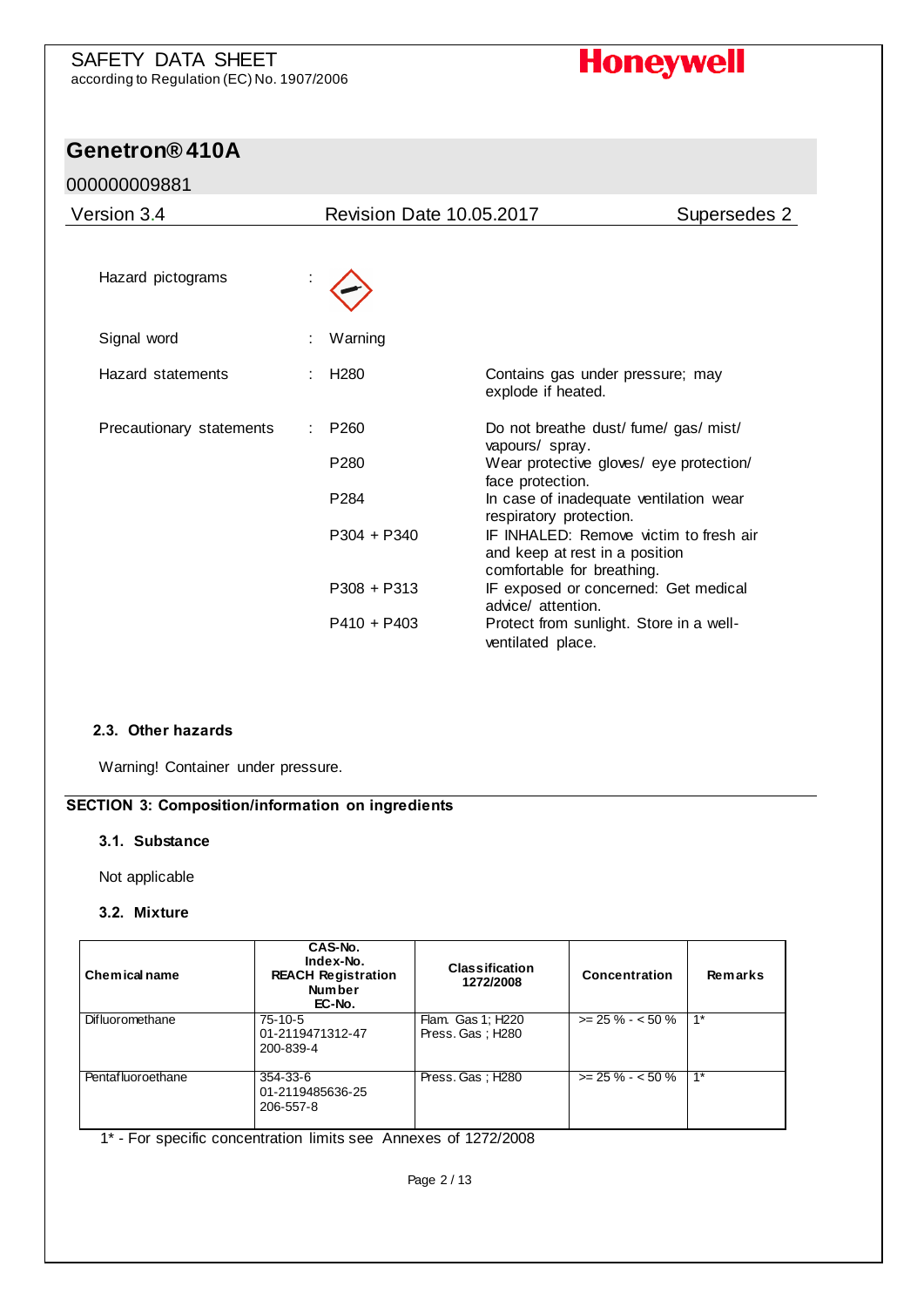

#### 000000009881

Version 3.4 Revision Date 10.05.2017 Supersedes 2

Remaining components of this product are non-hazardous and/or are present at concentrations below reportable limits.

Occupational Exposure Limit(s), if available, are listed in Section 8. For the full text of the H-Statements mentioned in this Section, see Section 16.

#### **SECTION 4: First aid measures**

#### **4.1 Description of first aid measures**

#### *General advice*:

First aider needs to protect himself. Move out of dangerous area. Take off all contaminated clothing immediately.

#### *Inhalation:*

Remove to fresh air. Artificial respiration and/or oxygen may be necessary. Call a physician immediately.

#### *Skin contact:*

Rapid evaporation of the liquid may cause frostbite. In case of contact with liquid, thaw frosted parts with water, then remove clothing carefully. Wash with plenty of water Consult a physician. Take off contaminated clothing and shoes immediately. Wash contaminated clothing before re-use.

#### *Eye contact:*

Remove contact lenses. Rinse immediately with plenty of water, also under the eyelids, for at least 15 minutes. If eye irritation persists, consult a specialist.

#### *Ingestion:*

Ingestion is unlikely because of the physical properties and is not expected to be hazardous. As this product is a gas, refer to the inhalation section.

#### **4.2. Most important symptoms and effects, both acute and delayed**

no data available

#### **4.3. Indication of any immediate medical attention and special treatment needed**

Do not give adrenaline or similar drugs.

See Section 11 for more detailed information on health effects and symptoms. :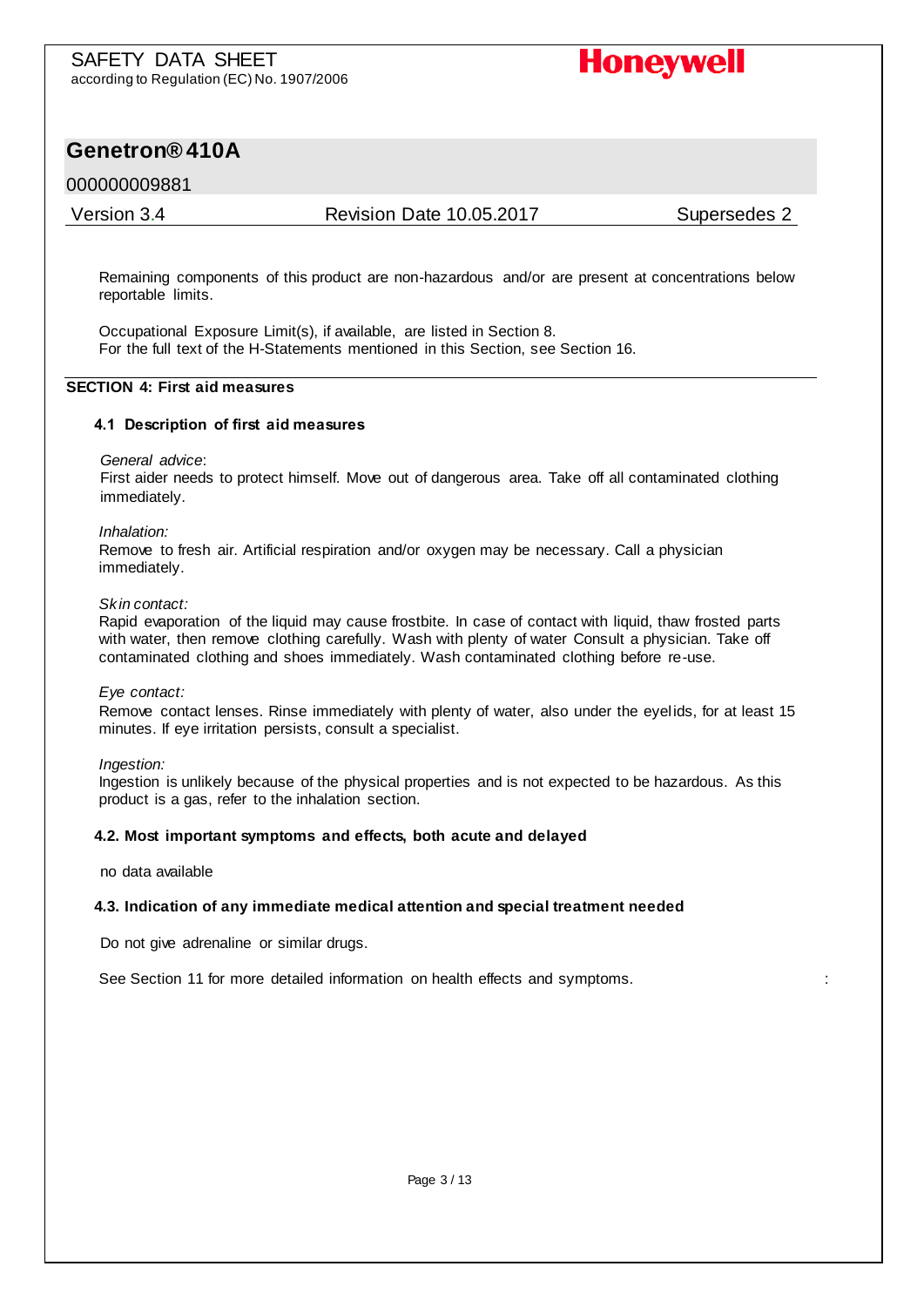### **Genetron® 410A**

#### 000000009881

Version 3.4 Revision Date 10.05.2017 Supersedes 2

#### **SECTION 5: Firefighting measures**

#### **5.1. Extinguishing media**

*Suitable extinguishing media:*  The product is not flammable. ASTM D 56-82 ASTM E-681 Use water spray, alcohol-resistant foam, dry chemical or carbon dioxide.

#### **5.2. Special hazards arising from the substance or mixture**

This product is not flammable at ambient temperatures and atmospheric pressure. However, this material can ignite when mixed with air under pressure and exposed to strong ignition sources. Container may rupture on heating. Cool closed containers exposed to fire with water spray. Do not allow run-off from fire fighting to enter drains or water courses. Vapours are heavier than air and can cause suffocation by reducing oxygen available for breathing. Fire may cause evolution of: Halogenated compounds Hydrogen fluoride

Carbon oxides Carbonyl halides

#### **5.3. Advice for firefighters**

Wear full protective clothing and self-contained breathing apparatus.

#### **SECTION 6: Accidental release measures**

#### **6.1. Personal precautions, protective equipment and emergency procedures**

Immediately contact emergency personnel. Wear personal protective equipment. Unprotected persons must be kept away. Ensure adequate ventilation. In case of insufficient ventilation wear suitable respiratory equipment.

#### **6.2. Environmental precautions**

Prevent further leakage or spillage if safe to do so. The product evapourates readily.

#### **6.3. Methods and materials for containment and cleaning up**

Ventilate the area.

#### **6.4. Reference to other sections**

For personal protection see section 8.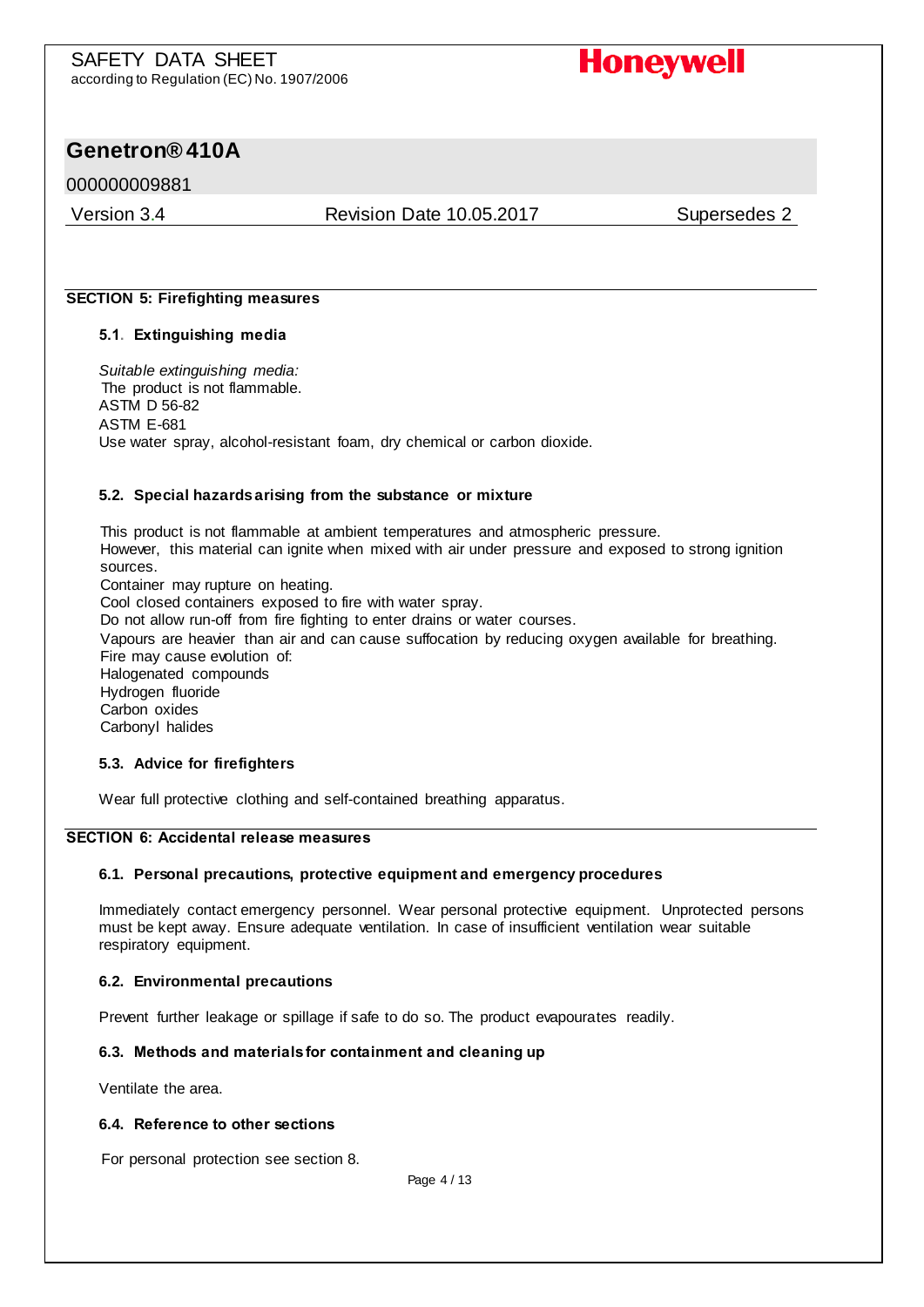### **Genetron® 410A**

#### 000000009881

#### Version 3.4 Revision Date 10.05.2017 Supersedes 2

#### **SECTION 7: Handling and storage**

#### **7.1. Precautions for safe handling**

#### *Advice on safe handling:*

Open drum carefully as content may be under pressure. The product should only be used in areas from which all naked lights and other sources of ignition have been excluded. Pressurized container. Protect from sunlight and do not expose to temperatures exceeding 50 °C. Do not pierce or burn, even after use. Do not spray on a naked flame or any incandescent material. Do not use in areas without adequate ventilation. Contaminated equipment (brushes, rags) must be cleaned immediately with water.

#### **7.2. Conditions for safe storage, including any incompatibilities**

*Further information on storage conditions:*  Store in original container. Keep away from direct sunlight. Keep containers tightly closed in a cool, well-ventilated place.

#### **7.3. Specific end use(s)**

*Specific use information:*  Restricted to professional users. For industrial use only.

#### **SECTION 8: Exposure controls/personal protection**

#### **8.1. Control parameters**

#### **Components with workplace control parameters**

Contains no substances with occupational exposure limit values.

#### **DNEL/ PNEC-Values**

| Component              | End-use /<br><b>Impact</b>                      | <b>Exposure duration</b> | Value          | <b>Exposure routes</b> | Remarks |
|------------------------|-------------------------------------------------|--------------------------|----------------|------------------------|---------|
| Pentafluoroethane      | Workers /<br>Long-term<br>systemic<br>effects   |                          | 16444<br>mg/m3 | <b>Inhalation</b>      |         |
| Pentafluoroethane      | Consumers /<br>Long-term<br>systemic<br>effects |                          | 1753<br>mg/m3  | <b>Inhalation</b>      |         |
| <b>Difluoromethane</b> | Workers /<br>Long-term<br>systemic<br>effects   |                          | 7035<br>mg/m3  | <b>Inhalation</b>      |         |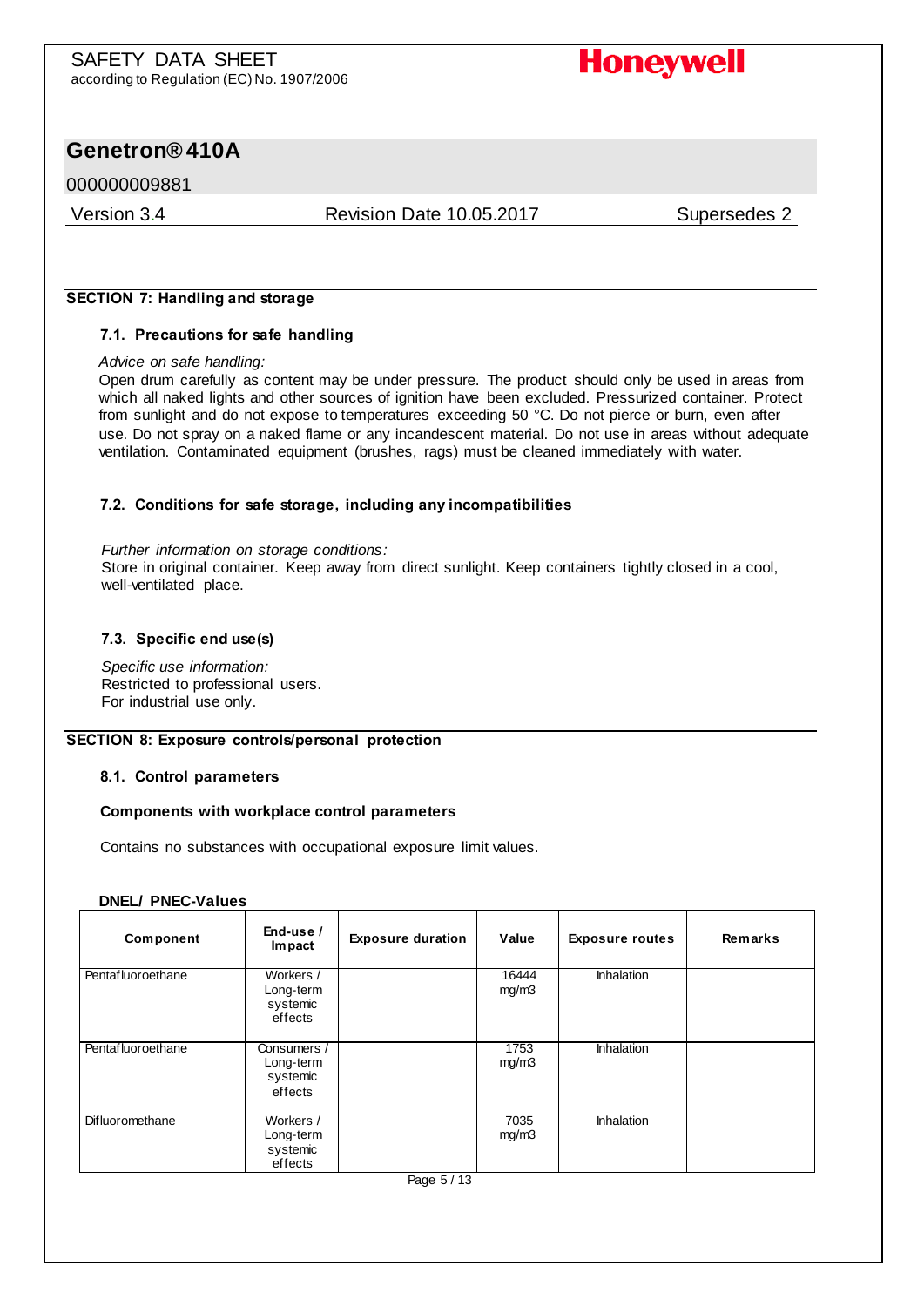

#### 000000009881

#### Version 3.4 Revision Date 10.05.2017 Supersedes 2

| Difluoromethane | Consumers /           | 750 mg/m3 | <b>Inhalation</b> |  |
|-----------------|-----------------------|-----------|-------------------|--|
|                 | Long-term<br>systemic |           |                   |  |
|                 | effects               |           |                   |  |

| Component         | Environmental compartment /<br>Value  | Remarks                    |
|-------------------|---------------------------------------|----------------------------|
| Pentafluoroethane | Fresh w ater: 0,1 mg/l                | Assessment factor:<br>1000 |
| Pentafluoroethane | Fresh w ater sediment: 0,6 mg/kg dw   |                            |
| Difluoromethane   | Fresh w ater: 0,142 mg/l              | Assessment factor:<br>1000 |
| Difluoromethane   | Fresh w ater sediment: 0,534 mg/kg dw |                            |

#### **8.2. Exposure controls**

#### **Occupational exposure controls**

The Personal Protective Equipment must be in accordance with EN standards:respirator EN 136, 140, 149; safety glasses EN 166; protective suit: EN 340, 463, 468, 943-1, 943-2; gloves EN 374, safety shoes EN-ISO 20345.

#### **Personal protective equipment**

*Respiratory protection:*  In case of insufficient ventilation wear suitable respiratory equipment. Self-contained breathing apparatus (EN 133)

*Hand protection:*  Glove material: Viton (R) Gloves must be inspected prior to use. Replace when worn.

Protective gloves against cold

(EN 511)

Remarks:Supplementary note: The specifications are based on information and tests from similar substances by analogy.

Due to varying conditions ( e.g.temperature or other strains) it must be considered that the usage of a chemical protective glove in practice may be much shorter than the permeation time determined in accordance with EN 374.

Since actual conditions of practical use often deviate from standardised conditions according EN 374 the glove manufacturer reccomends to use the chemical protective glove in practice not longer than 50% of the recomended permeation time.

Manufacturer´s directions for use should be observed because of great diversity of types . Suitable gloves tested according EN 374 are supplied e.g. from KCL GmbH, D-36124 Eichenzell, Vertrieb@kcl.de

*Eye protection:*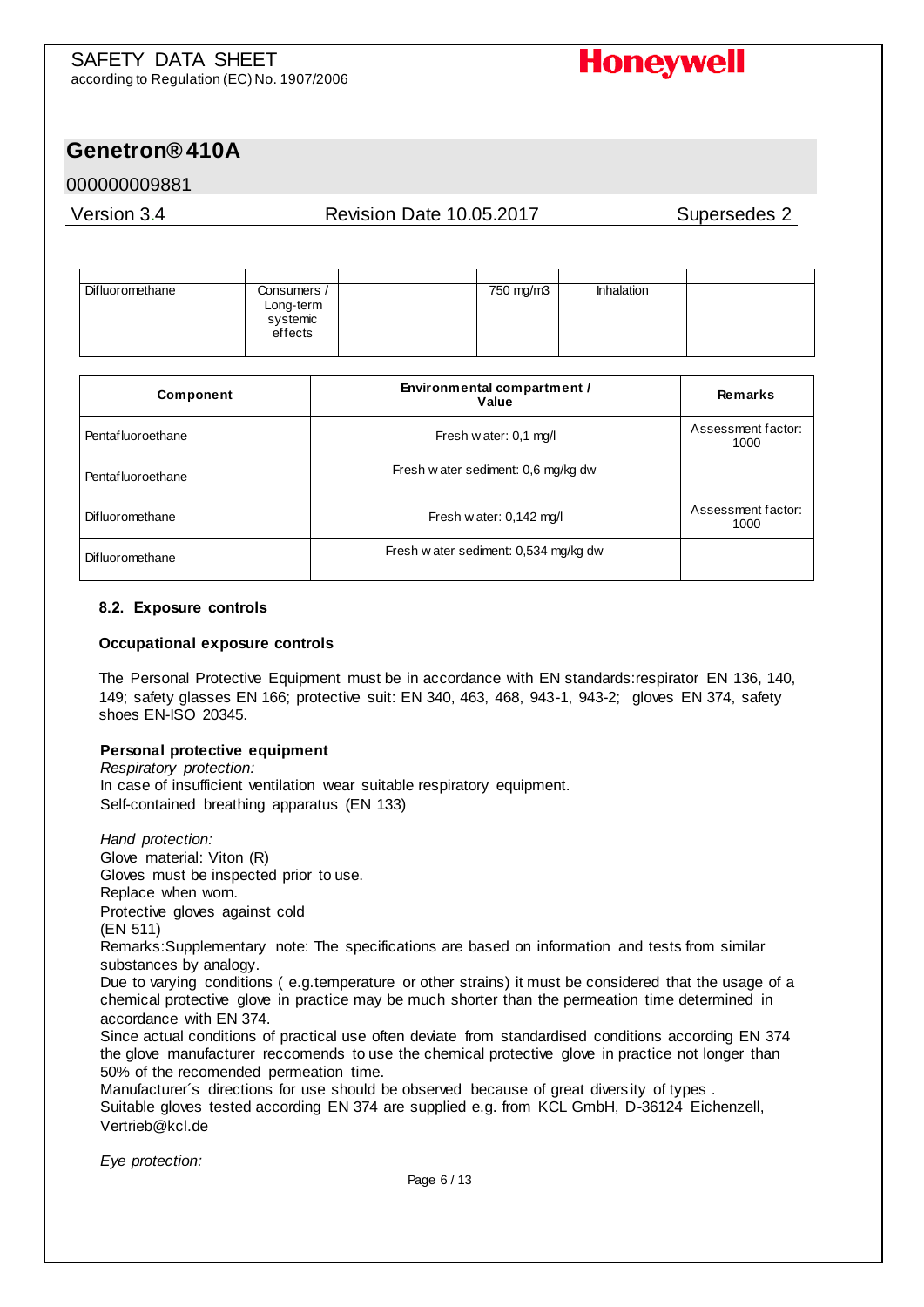# **Genetron® 410A**

#### 000000009881

Version 3.4 Revision Date 10.05.2017 Supersedes 2

Safety glasses with side-shields conforming to EN166 Face-shield

*Skin and body protection:*  Protective footwear

#### **Environmental exposure controls**

Handle in accordance with local environmental regulations and good industrial practices.

#### **SECTION 9: Physical and chemical properties**

#### **9.1. Information on basic physical and chemical properties**

| Form                                       | ÷  | Liquefied gas                                          |
|--------------------------------------------|----|--------------------------------------------------------|
| Colour                                     |    | colourless                                             |
| Odour                                      | t  | weak                                                   |
| molecular weight                           | ÷. | Not applicable                                         |
| Boiling point/boiling range                | ÷. | $-48,5 °C$                                             |
| Flash point                                | ÷  | Not applicable                                         |
| Lower explosion limit                      | ÷  | None                                                   |
| Upper explosion limit                      | t. | None                                                   |
| Vapour pressure                            | t. | 14.844 hPa<br>at 21,1 °C                               |
| Vapour pressure                            | ÷. | 33.798 hPa<br>at 54,4 °C                               |
| Density                                    | ÷  | $1,08$ g/cm3<br>at 21,1 °C                             |
| pH                                         | ÷  | neutral                                                |
| Water solubility                           | t. | $1,5$ g/l                                              |
| Partition coefficient: n-<br>octanol/water | ÷. | log Pow 1,48<br>Medium: Ethane, pentafluoro- (HFC-125) |
| Partition coefficient: n-<br>octanol/water | ÷. | log Pow 0,21<br>Medium: Difluoromethane (HFC-32)       |
|                                            |    |                                                        |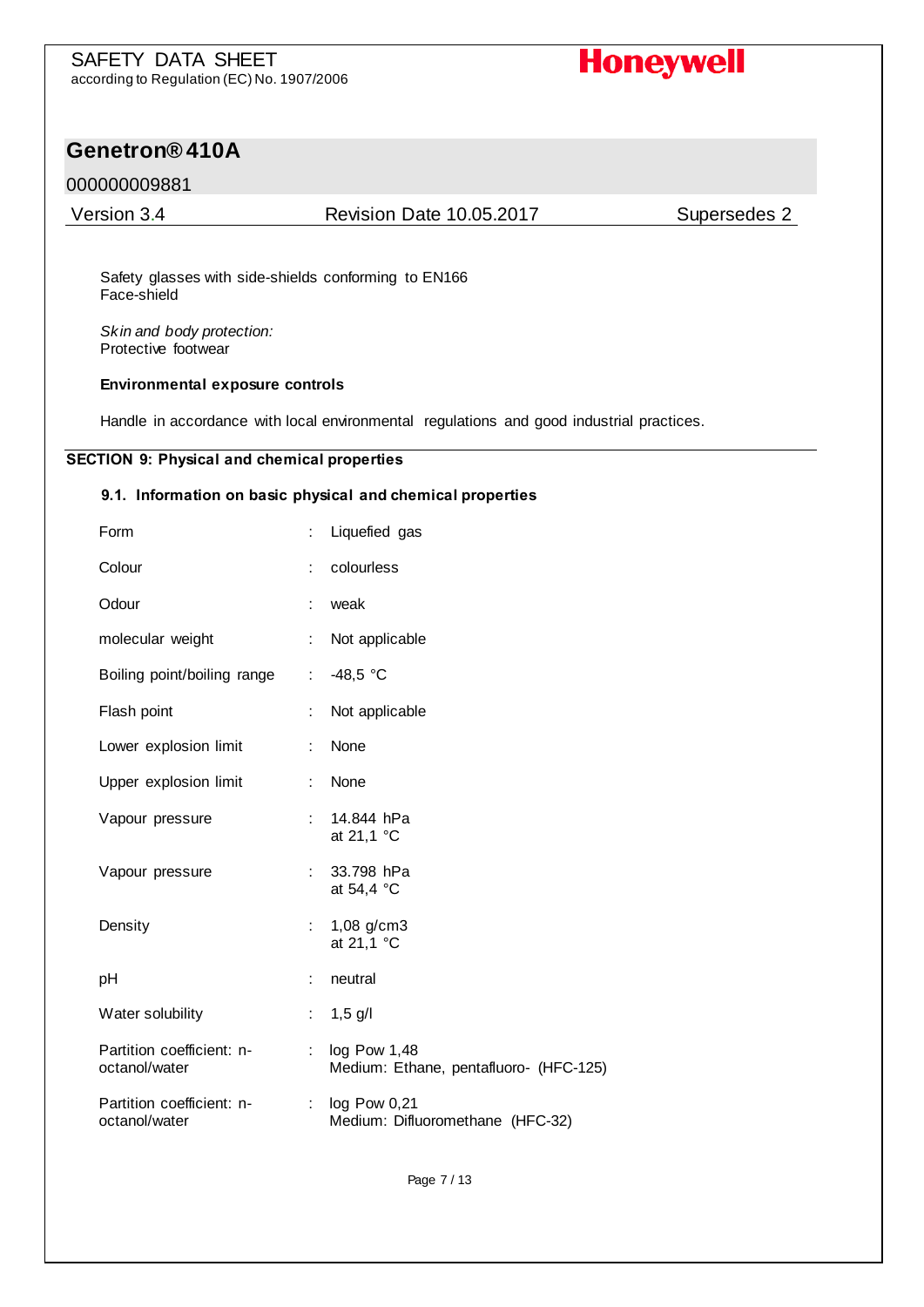# **Genetron® 410A**

#### 000000009881

| Version 3.4                  | <b>Revision Date 10.05.2017</b>               | Supersedes 2 |
|------------------------------|-----------------------------------------------|--------------|
| Relative vapour density      | $\therefore$ 3<br>$(Air = 1.0)$               |              |
| Evaporation rate             | $\therefore$ > 1<br>Method: Compared to CCI4. |              |
| 9.2 Other Information        |                                               |              |
| no additional data available |                                               |              |

#### **SECTION 10: Stability and reactivity**

#### **10.1. Reactivity**

Stable under normal conditions. Hazardous polymerisation does not occur.

#### **10.2. Chemical stability**

no data available

#### **10.3. Possibility of hazardous reactions**

no data available

#### **10.4. Conditions to avoid**

Heating will cause pressure rise with risk of bursting Pressurized container. Protect from sunlight and do not expose to temperatures exceeding 50 °C. Do not pierce or burn, even after use. Do not spray on a naked flame or any incandes cent material.

#### **10.5. Incompatible materials**

oxidizing substances Possible incompatibility with alkali sensitive materials. Powdered metals

#### **10.6. Hazardous decomposition products**

Halogenated compounds Hydrogen fluoride Carbonyl halides Carbon oxides

#### **SECTION 11: Toxicological information**

#### **11.1. Information on toxicological effects**

*Acute oral toxicity:*  Not applicable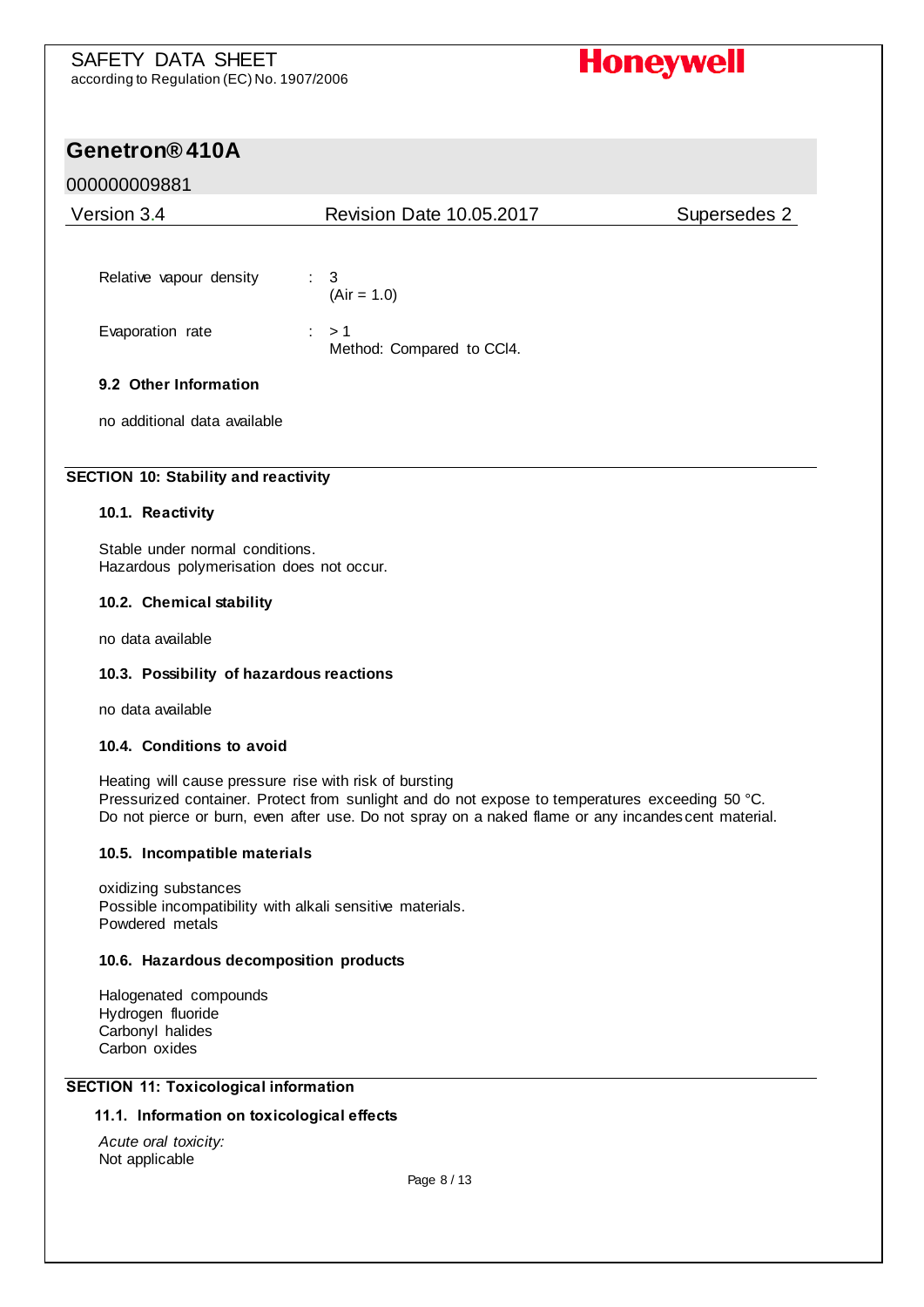### **Genetron® 410A**

#### 000000009881

Version 3.4 Revision Date 10.05.2017 Supersedes 2

*Acute dermal toxicity:*  no data available

*Acute inhalation toxicity:*  LC50 Species: Rat Value: > 800000 ppm Exposure time: 4 h Test substance: Ethane, pentafluoro- (HFC-125)

LC50 Species: Rat Value: 520000 ppm Exposure time: 4 h Test substance: Difluoromethane (HFC-32)

*Skin irritation:*  no data available

*Eye irritation:*  no data available

*Respiratory or skin sensitisation:*  no data available

*Repeated dose toxicity:*  Species: Rat NOAEL: 20000 ppm

*Aspiration hazard:* no data available

*Other information:*  Ethane, pentafluoro- (HFC-125): Cardiac sensitisation threshold (dog): 75000 ppm. Difluoromethane. (HFC-32): Cardiac sensitisation threshold (dog): 350000 ppm. Inhalation: May cause cardiac arrhythmia. Vapours are heavier than air and can cause suffocation by reducing oxygen available for breathing. Rapid evaporation of the liquid may cause frostbite.

#### **SECTION 12: Ecological information**

#### **12.1. Toxicity**

*Toxicity to fish:*  no data available

*Toxicity to aquatic plants:*  no data available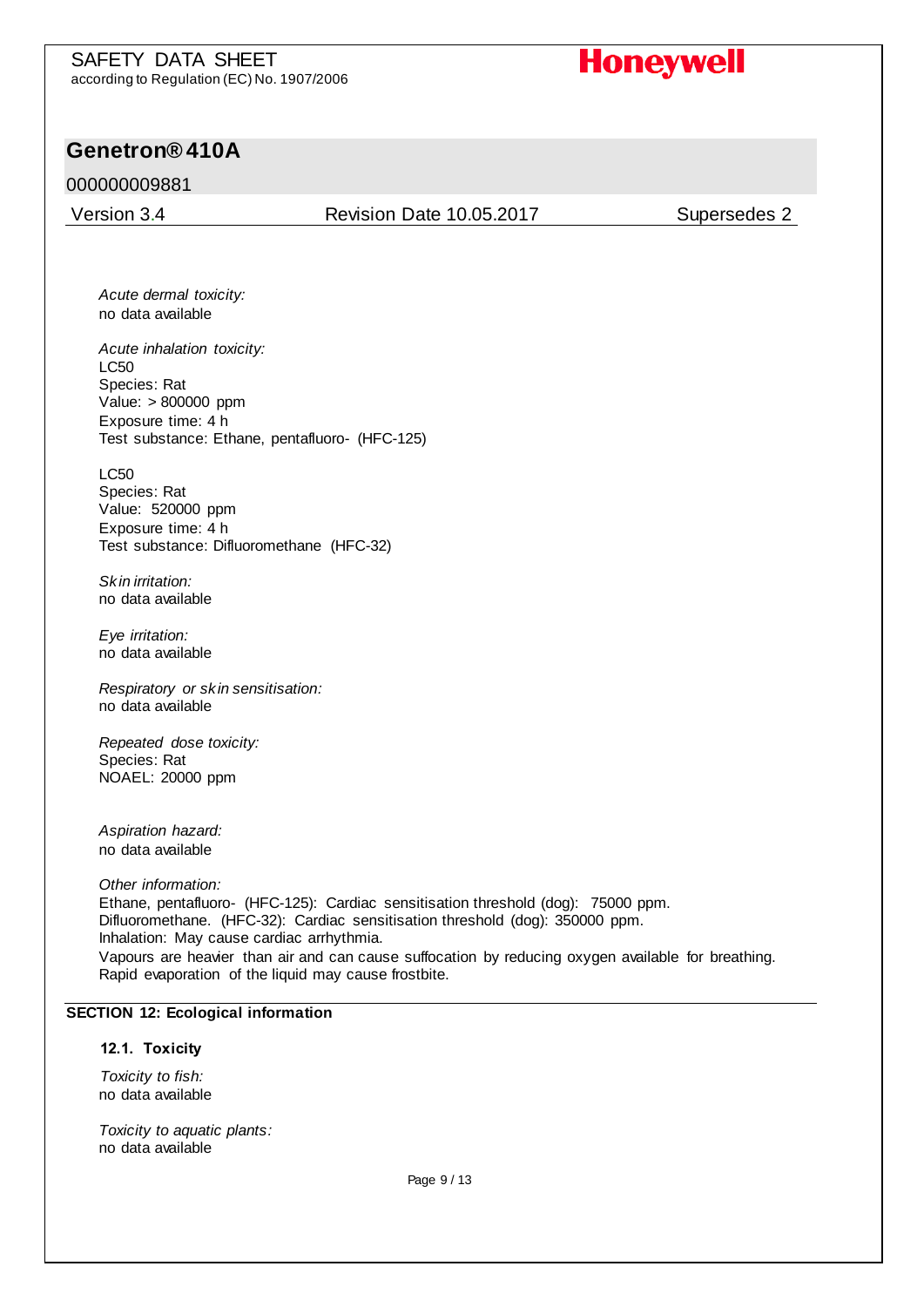# **Genetron® 410A**

#### 000000009881

Version 3.4 Revision Date 10.05.2017 Supersedes 2

*Toxicity to aquatic invertebrates:*  no data available

#### **12.2. Persistence and degradability**

no data available

#### **12.3. Bioaccumulative potential**

no data available

#### **12.4. Mobility in soil**

no data available

#### **12.5. Results of PBT and vPvB assessment**

no data available

#### **12.6. Other adverse effects**

Accumulation in aquatic organisms is unlikely.

#### **SECTION 13: Disposal considerations**

#### **13.1. Waste treatment methods**

*Product:* 

Offer surplus and non-recyclable solutions to a licensed disposal company. Refer to manufacturer/supplier for information on recovery/recycling.

*Remarks:* 

To present knowledge of the supplier, this product is not regarded as hazardous waste as defined by EU Directive 91/689/EC.Classification: 14.06.01

*Further information:*  Provisions relating to waste: EC Directive 2006/12/EC; 2008/98/EEC Regulation No. 1013/2006

For personal protection see section 8.

#### **SECTION 14: Transport information**

| <b>ADR/RID</b><br>UN Number<br>Description of the goods | : 3163<br>: LIQUEFIED GAS, N.O.S.<br>(PENTAFLUOROETHANE, DIFLUOROMETHANE) |
|---------------------------------------------------------|---------------------------------------------------------------------------|
| Class                                                   | $\therefore$ 2                                                            |
|                                                         | Page 10/13                                                                |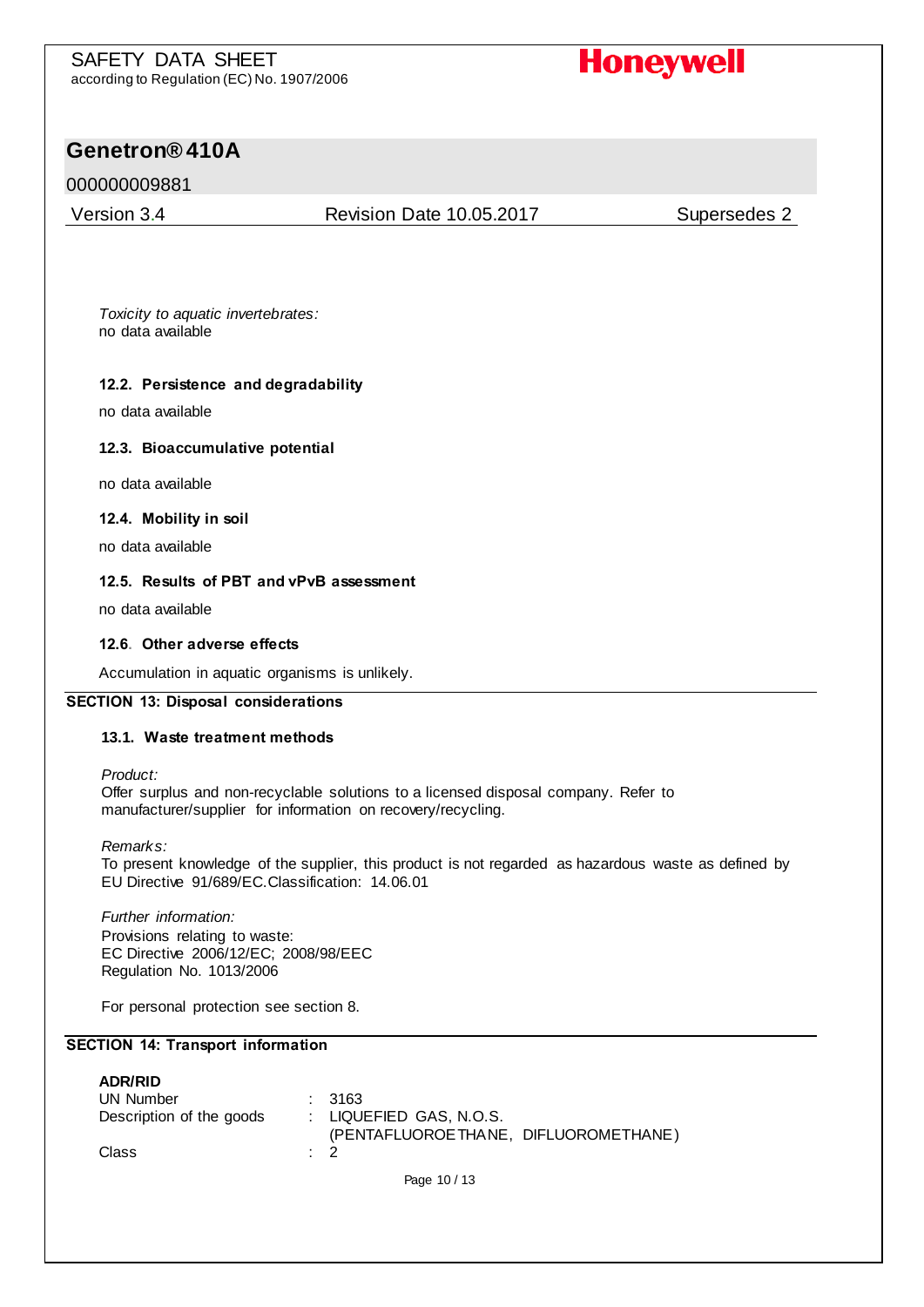

#### 000000009881

l,

| Version 3.4                            | Revision Date 10.05.2017                                           | Supersedes 2 |
|----------------------------------------|--------------------------------------------------------------------|--------------|
|                                        |                                                                    |              |
| <b>Classification Code</b>             | : 2A                                                               |              |
| Hazard Identification<br><b>Number</b> | : 20                                                               |              |
| ADR/RID-Labels                         | : 2.2                                                              |              |
| Environmentally hazardous              | ÷.<br>no                                                           |              |
| <b>IATA</b>                            |                                                                    |              |
| <b>UN Number</b>                       | 3163                                                               |              |
| Description of the goods               | Liquefied gas, n.o.s.<br>(Pentafluoroethane, Difluoromethane)      |              |
| Class                                  | 2.2                                                                |              |
| Hazard Labels                          | 2.2<br>$\epsilon$                                                  |              |
| <b>IMDG</b>                            |                                                                    |              |
| <b>UN Number</b>                       | 3163                                                               |              |
| Description of the goods               | LIQUEFIED GAS, N.O.S.<br>÷<br>(PENTAFLUOROETHANE, DIFLUOROMETHANE) |              |
| Class                                  | $\therefore$ 2.2                                                   |              |
| <b>Hazard Labels</b>                   | : 2.2                                                              |              |
| EmS Number                             | $:$ F-C, S-V                                                       |              |
| Marine pollutant                       | no                                                                 |              |

#### **SECTION 15: Regulatory information**

**15.1 Safety, health and environmental regulations/legislation specific for the substance or mixture**

#### **Poison Control Center**

| Country        | <b>Phone Number</b>          | Country            | <b>Phone Number</b>                         |
|----------------|------------------------------|--------------------|---------------------------------------------|
| Austria        | +4314064343                  | Latvia             | +37167042473                                |
| Belgium        | 070 245245                   | Liechtenstein      | no data available                           |
| Bulgaria       | (+)35929154233               | Lithuania          | +370532362052                               |
| Croatia        | (+3851)23-48-342             | Luxembourg         | 070245245; (+352)80002-5500                 |
| Cyprus         | no data available            | Malta              | no data available                           |
| Czech Republic | +420224919293; +420224915402 | <b>Netherlands</b> | 030-2748888                                 |
| Denmark        | 82121212                     | Norw ay            | 22591300                                    |
| Estonia        | 16662; (+372)6269390         | Poland             | no data available                           |
| Finland        | 9471977                      | Portugal           | 808250143                                   |
| France         | +33(0)145425959              | Romania            | no data available                           |
| Greece         | no data available            | Slovakia (NTIC)    | +421 2 54 774 166                           |
| Hungary        | (+36-80)201-199              | Slovenia           | no data available                           |
| Iceland        | 5432222                      | Spain              | +34915620420                                |
| <b>Ireland</b> | +353(1)8092166               | Sw eden            | 112 (begär<br>Giftinformation);+46104566786 |

| Country            | <b>Phone Number</b>                         |
|--------------------|---------------------------------------------|
| I atvia            | +37167042473                                |
| Liechtenstein      | no data available                           |
| Lithuania          | +370532362052                               |
| Luxembourg         | 070245245; (+352)80002-5500                 |
| Malta              | no data available                           |
| <b>Netherlands</b> | 030-2748888                                 |
| Norw ay            | 22591300                                    |
| Poland             | no data available                           |
| Portugal           | 808250143                                   |
| Romania            | no data available                           |
| Slovakia (NTIC)    | +421 2 54 774 166                           |
| Slovenia           | no data available                           |
| Spain              | +34915620420                                |
| Sw eden            | 112 (begär<br>Giftinformation);+46104566786 |

Page 11 / 13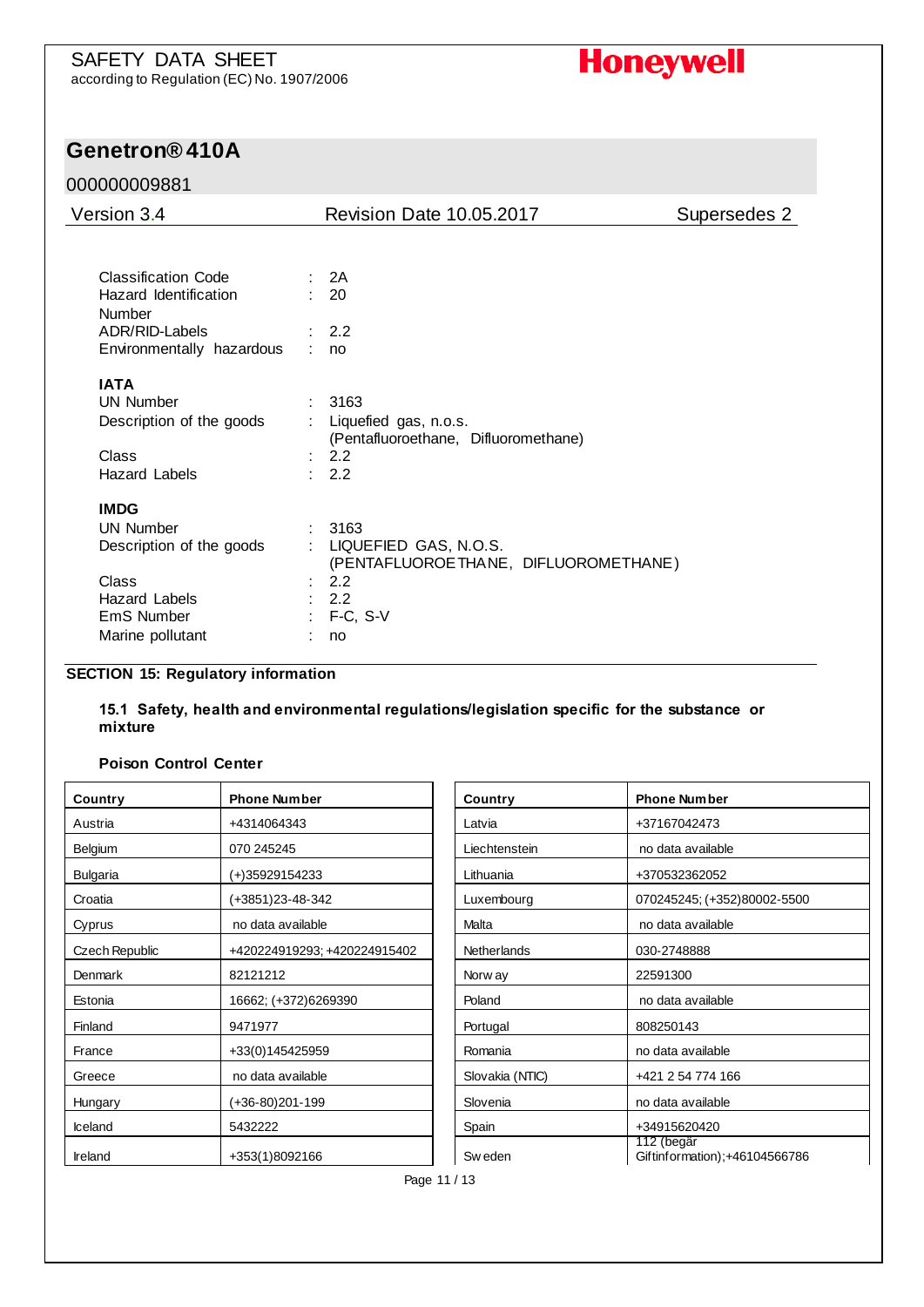United Kingdom | no data available

# **Genetron® 410A**

#### 000000009881

#### Version 3.4 Revision Date 10.05.2017 Supersedes 2

| Italy   | no data available     |  |
|---------|-----------------------|--|
| Germany | Berlin: 030/19240     |  |
|         | Bonn: 0228/19240      |  |
|         | Erfurt: 0361/730730   |  |
|         | Freiburg: 0761/19240  |  |
|         | Göttingen: 0551/19240 |  |
|         | Homburg: 06841/19240  |  |
|         | Mainz: 06131/19240    |  |
|         | Munich: 089/19240     |  |

#### **Other inventory information**

US. Toxic Substances Control Act On TSCA Inventory

Australia. Industrial Chemical (Notification and Assessment) Act On the inventory, or in compliance with the inventory

Canada. Canadian Environmental Protection Act (CEPA). Domestic Substances List (DSL) All components of this product are on the Canadian DSL

Japan. Kashin-Hou Law List On the inventory, or in compliance with the inventory

Korea. Toxic Chemical Control Law (TCCL) List On the inventory, or in compliance with the inventory

Philippines. The Toxic Substances and Hazardous and Nuclear Waste Control Act On the inventory, or in compliance with the inventory

China. Inventory of Existing Chemical Substances On the inventory, or in compliance with the inventory

NZIOC - New Zealand On the inventory, or in compliance with the inventory

#### **15.2 Chemical safety assessment**

A Chemical Safety Assessment has not been carried out.

#### **SECTION 16: Other information**

**Text of H-statements referred to under heading 3**

Page 12 / 13